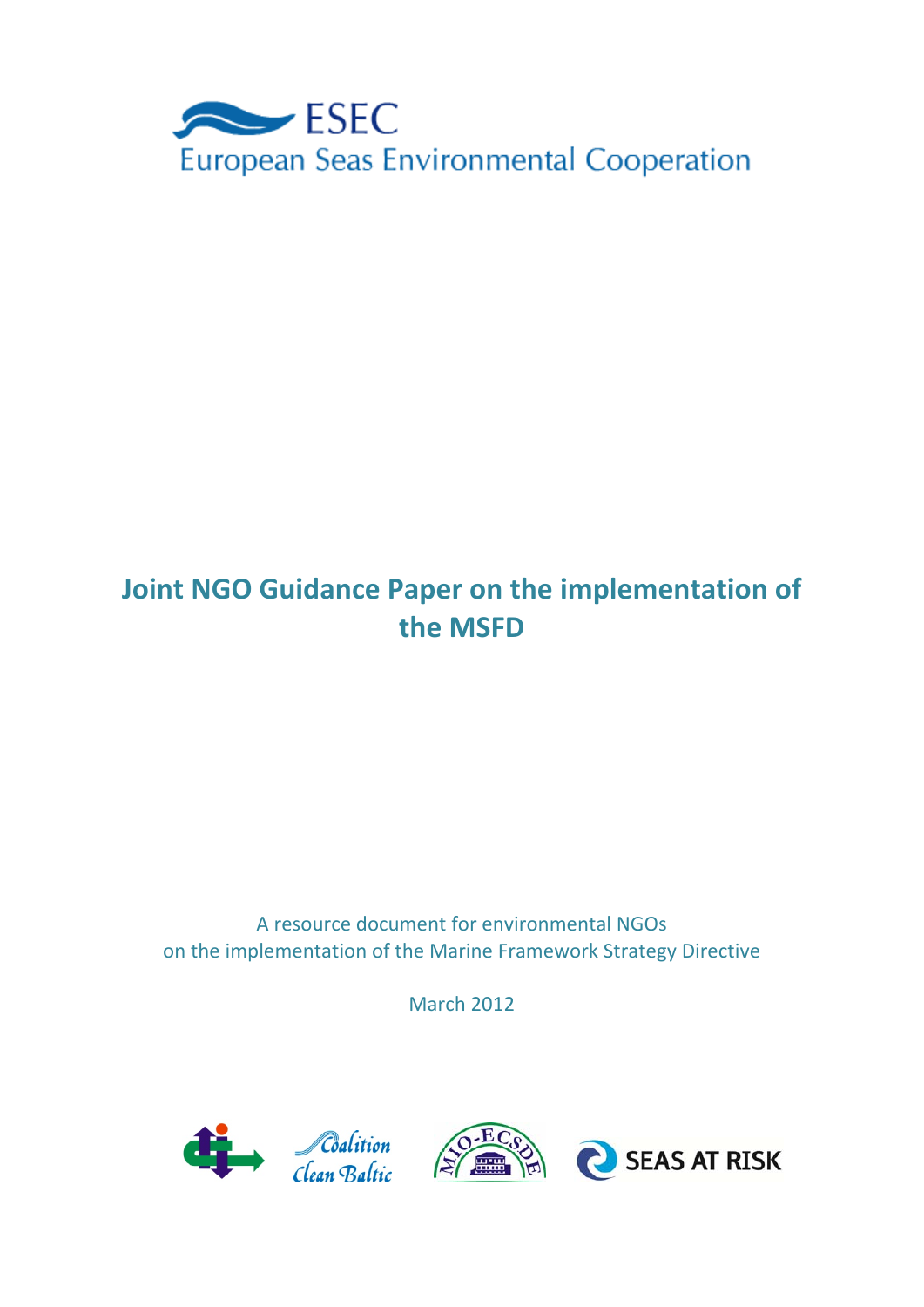**The European Seas Environmental Cooperation (ESEC)** is an informal network between the Black Sea NGO Network (BSNN), the Coalition Clean Baltic (CCB), the Mediterranean Information Office for Environment, Culture and Sustainable Development (MIO‐ECSDE), and Seas At Risk (SAR), which work for the protection of the marine environment in Europe's regional sea basins: the Baltic, Black and Mediterranean Seas and the North‐East Atlantic Ocean.

**Black Sea NGO Network (BSNN)** is a regional association of NGOs from all Black Sea countries. The BSNN members, currently over 60, are brought together by the common concern for the decreasing environmental quality of the Black Sea and the need for the adoption of democratic values and practices in the Black Sea countries that follow the ideals of sustainability.

Website: http://www.bsnn.org

**Coalition Clean Baltic (CCB)** is a politically independent, non‐profit association, which unites 27 member organizations, with over half a million members in all countries around the Baltic Sea. The main goal of CCB is to promote the protection and improvement of the Baltic Sea environment and its natural resources.

Website: http://www.ccb.se

**The Mediterranean Information Office for Environment, Culture and Sustainable Development (MIO‐ECSDE)** is a non‐profit Federation of 121 Mediterranean NGOs for Environment and Development. MIO‐ECSDE acts as a technical and political platform for the presentation of views and intervention of NGOs in the Mediterranean scene and plays an active role for the protection of the environment and the promotion of the sustainable development of the Mediterranean region and its countries.

Website: www.mio‐ecsde.org

**Seas At Risk (SAR)** is a democratic international network which uses its unique membership base and long‐standing expertise to advocate environmentally sound policies at European and international level. SAR's vision is "Healthy marine ecosystems whose benefits can be enjoyed now and in the future".

Website: www.seas-at-risk.org

*For further information please contact:*

#### **Vera Coelho**

Seas At Risk, Assistant Director Rue d'Edimbourg 26, B‐1050 Brussels Tel.: +32 2 893 09 65 Fax: +32 2 893 09 66 e‐mail: vcoelho@seas‐at‐risk.org www.seas‐at‐risk.org

#### **Thomais Vlachogianni**

MIO‐ECSDE, Programme Officer 12, Kyrristou str. 105 56, Athens, Greece Tel: +30210‐3247490 Fax: +30210‐3317127 e‐mail: vlachogianni@mio‐ecsde.org www.mio‐ecsde.org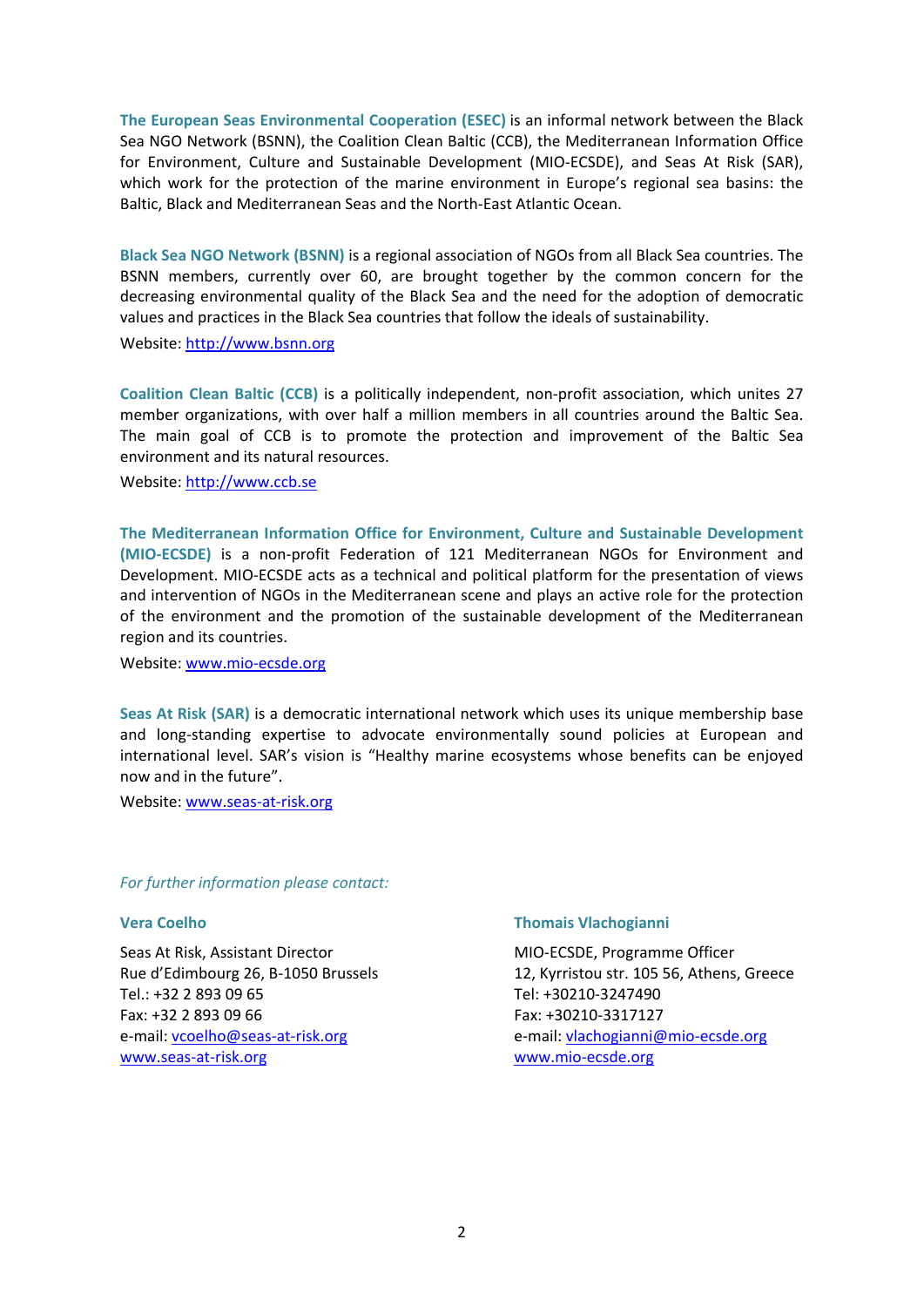## Table of Contents

| 1.             |                                                                          |  |  |  |  |
|----------------|--------------------------------------------------------------------------|--|--|--|--|
| 1.1.           |                                                                          |  |  |  |  |
| 1.2.           |                                                                          |  |  |  |  |
| 1.3.           |                                                                          |  |  |  |  |
| 1.4.           |                                                                          |  |  |  |  |
| 1.5.           |                                                                          |  |  |  |  |
| 2.             |                                                                          |  |  |  |  |
| 2.1.           |                                                                          |  |  |  |  |
| 2.2.           |                                                                          |  |  |  |  |
| 2.3.           |                                                                          |  |  |  |  |
| 2.3.1.         |                                                                          |  |  |  |  |
| 2.3.2.         |                                                                          |  |  |  |  |
| 2.3.3.         | Applying the ecosystem-based approach and the precautionary principle 12 |  |  |  |  |
| 2.3.4.         |                                                                          |  |  |  |  |
| 2.3.5.         |                                                                          |  |  |  |  |
| 2.3.6.         |                                                                          |  |  |  |  |
| 3 <sub>1</sub> |                                                                          |  |  |  |  |
|                |                                                                          |  |  |  |  |
|                |                                                                          |  |  |  |  |
|                |                                                                          |  |  |  |  |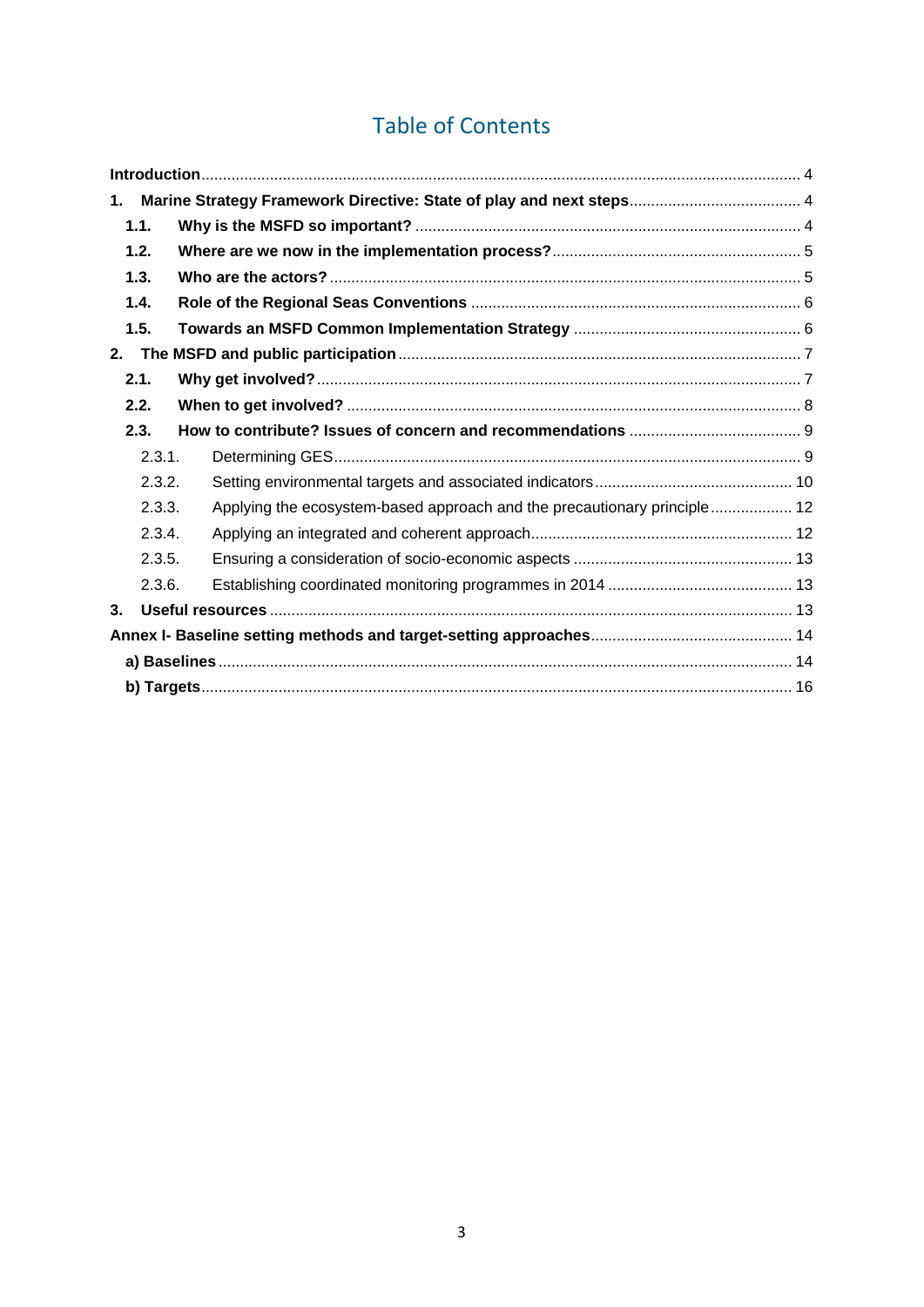## **Introduction**

The Marine Strategy Framework Directive (MSFD) is the first all-encompassing piece of European legislation specifically aimed at the protection of the marine environment. Its key aim is to achieve Good Environmental Status (GES) in European waters by 2020. With this aim in mind, the Directive establishes several implementation steps, which should guide progress towards the achievement of GES in 2020 and allow for the revision of the Directive's components thereafter.

The present Guidance Paper is intended to assist NGOs in their advocacy and policy formulation efforts at regional, national and local level. In particular, this paper has been drafted on the occasion of the national consultations on the MSFD and presents a set of recommendations to guide and assist NGOs in their contributions to these consultation processes.

## **1. Marine Strategy Framework Directive: State of play and next steps**

#### *1.1. Why is the MSFD so important?*

- The MSFD is the first encompassing piece of EU legislation specifically aimed at the protection of the marine environment.
- The Directive foresees an ecosystem-based approach to the management of all human activities which have an impact on the marine environment.
- It imposes an obligation on all EU Member States to take the necessary measures to achieve or maintain Good Environmental Status in their marine waters by 2020.
- **The MSFD foresees a regional approach to implementation, making use of Regional Seas** Conventions.

#### **Definition of GES – MSFD Art. 3 (5)**

'Good environmental status' means the environmental status of marine waters where these provide ecologically diverse and dynamic oceans and seas which are clean, healthy and productive within their intrinsic conditions, and the use of the marine environment is at a level that is sustainable, thus safeguarding the potential for uses and activities by current and future generations, i.e.:

(a) the structure, functions and processes of the constituent marine ecosystems, together with the associated physiographic, geographic, geological and climatic factors, allow those ecosystems to function fully and to maintain their resilience to human-induced environmental change. Marine species and habitats are protected, human-induced decline of biodiversity is prevented and diverse biological components function in balance;

(b) hydro‐morphological, physical and chemical properties of the ecosystems, including those properties which result from human activities in the area concerned, support the ecosystems as described above. Anthropogenic inputs of substances and energy, including noise, into the marine environment do not cause pollution effects;

Good environmental status shall be determined at the level of the marine region or subregion as referred to in Article 4, on the basis of the qualitative descriptors in Annex I. Adaptive management on the basis of the ecosystem approach shall be applied with the aim of attaining good environmental status.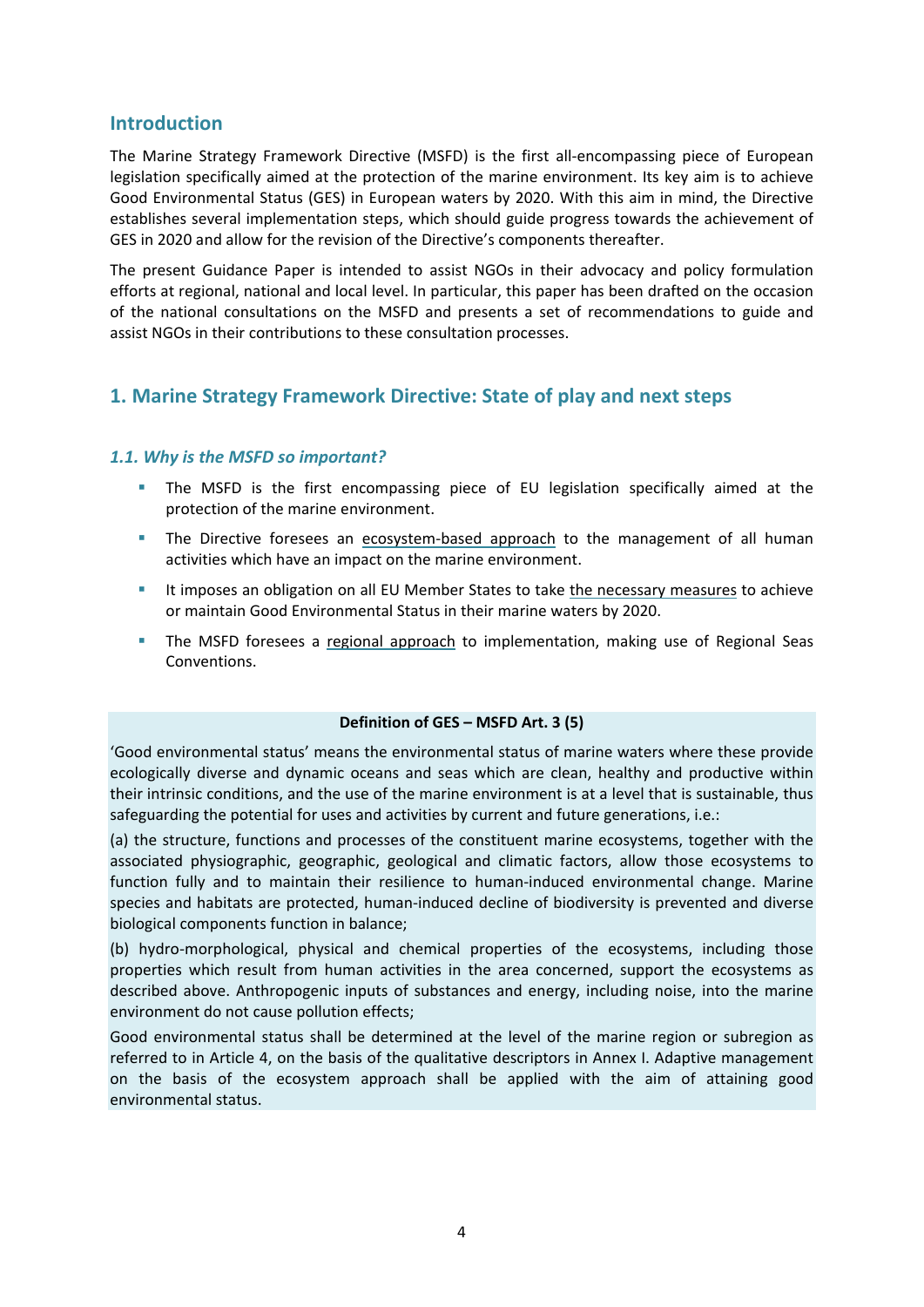## 1.2. Where are we now in the implementation process?

By the 15<sup>th</sup> July 2012, Member States must have produced some of the most important deliverables of this D Directive:

- a. An initial assessment of the current environmental status of their marine waters (by activities on the marine environment (based on Table 2 of Annex III). The initial assessment degradation of the marine environment. reference to Table 1 of Annex III) and of the environmental pressures and impacts of human must include an economic and social analysis of the use of those waters and of the cost of
- b. The determination of Good Environmental Status at the level of the marine region or subassessment. The definition of GES will be done on a case by case basis, rather than being a single one for all Member States. region, on the basis of the qualitative descriptors in Annex I and in reference to the initial
- c. The setting of environmental targets and associated indicators, in order to guide progress towards achieving GES. The targets should be based on the initial assessment and take account of the indicative lists of pressures and impacts set out in Table 2 of Annex III, and of characteristics set out in Annex IV.



*Figure 1 . Main miles stones in the implementa ation of the M MSFD*

## *1.3. Wh ho are the a actors?*

The Directive imposes responsibilities and obligations on the Member States. Nevertheless, some decisions and activities are delegated to the European Commission.

It is up to the Member States to decide (in consultation with stakeholders) what they consider to be Good Environmental Status and to set their own environmental targets. Later in the process they will have to set up their own monitoring programmes and design and implement a programme of measures to achieve GES.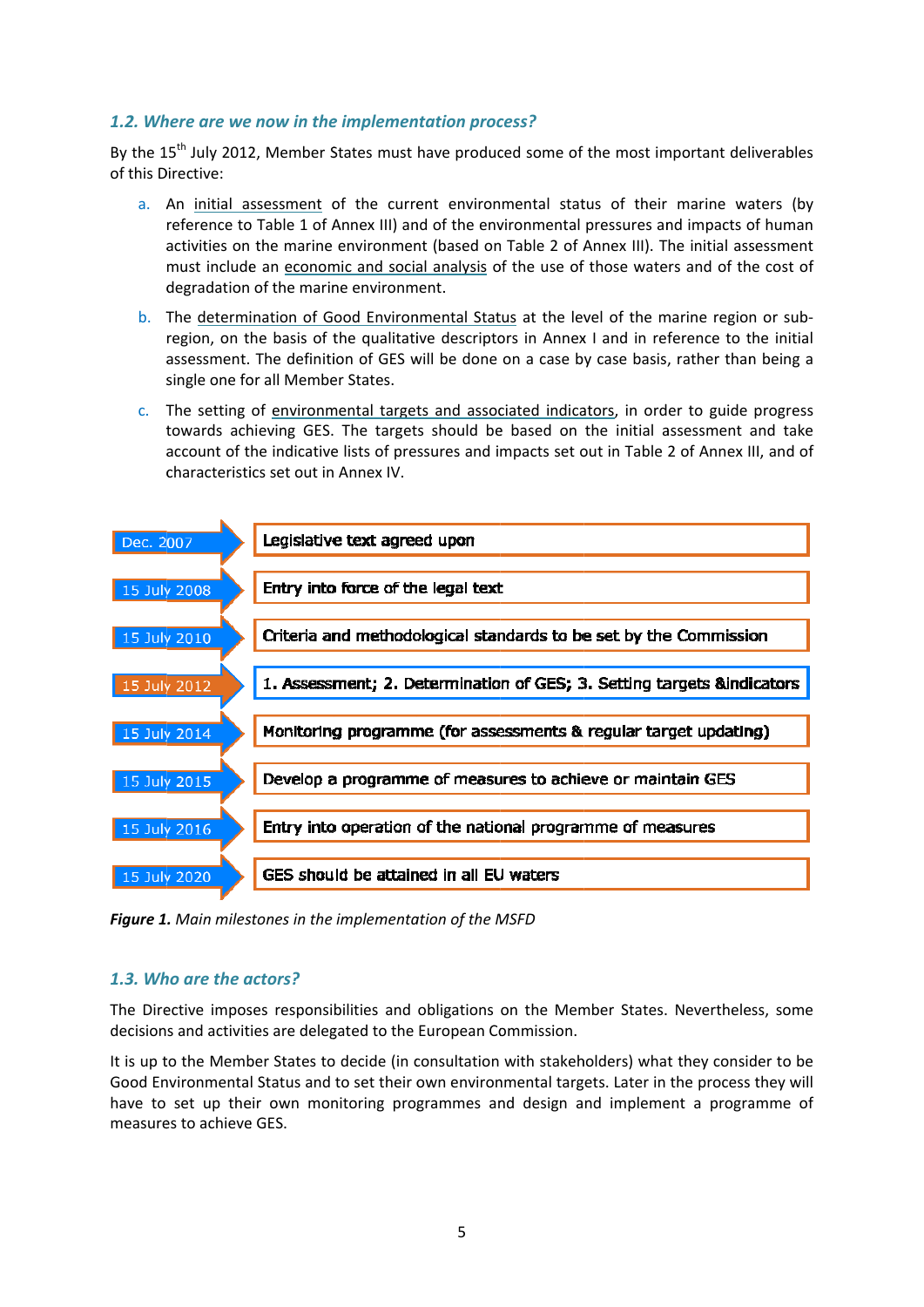#### *1.4. Role of the Regional Seas Conventions*

The MSFD has a strong focus on the development of a coherent, co-ordinated and integrated approach to the marine environment. The Directive MSFD requires Member States sharing a marine region or sub-region to cooperate to ensure that the Directive's objectives are achieved and to coordinate their actions on each step of the marine strategies using the mechanisms and structures of the regional sea conventions. They are also obliged to make every effort to coordinate their actions with third countries in the same region or sub-region, taking account of their national obligations under the Directive.

The Regional Seas Conventions (RSCs) such as OSPAR, HELCOM, the Barcelona Convention and the Bucharest Convention can therefore provide a forum for Member States in the same marine region to coordinate their efforts (also in later stages of the implementation process – for example, when it comes to the implementation of monitoring programmes).

#### **Regional cooperation – MSFD Art. 5 (2)**

Member States sharing a marine region or subregion shall cooperate to ensure that, within each marine region or subregion, the measures required to achieve the objectives of this Directive, in particular the different elements of the marine strategies referred to in points (a) [initial assessment, determination of GES, setting environmental targets and implementing monitoring programmes] and (b) [programme of measures], are coherent and coordinated across the marine region or subregion concerned, in accordance with the following plan of action for which Member States concerned endeavour to follow a common approach.

Coordination and communication with Third Countries is essential. Coordination will help ensure that conflicting activities are not taking place and will allow for meaningful, practical and effective measures to be established. Without such coordination Member States run the risk that their attempts to achieve or maintain GES will be inadvertently countered by Third Country activities. In that respect, existing international structures, such as the Regional Sea Conventions, should be preferably used to coordinate the regional implementation of the Directive and be used as forums for communication between EU Member States and Third Countries.

#### *1.5. Towards an MSFD Common Implementation Strategy*

In addition to regional cooperation, the European Commission is working to ensure a consistent and harmonized approach in all marine regions/sub-regions by Members States, in an effort to facilitate the success of the MSFD implementation. In that respect a process to develop a Common Implementation Strategy (CIS) has been established, whereby a Committee structure oversees the details of implementation.

The Committee itself is made up of the Commission and Member States, but it is advised by several working groups, where stakeholders are allowed as participants. The current structure is as follows: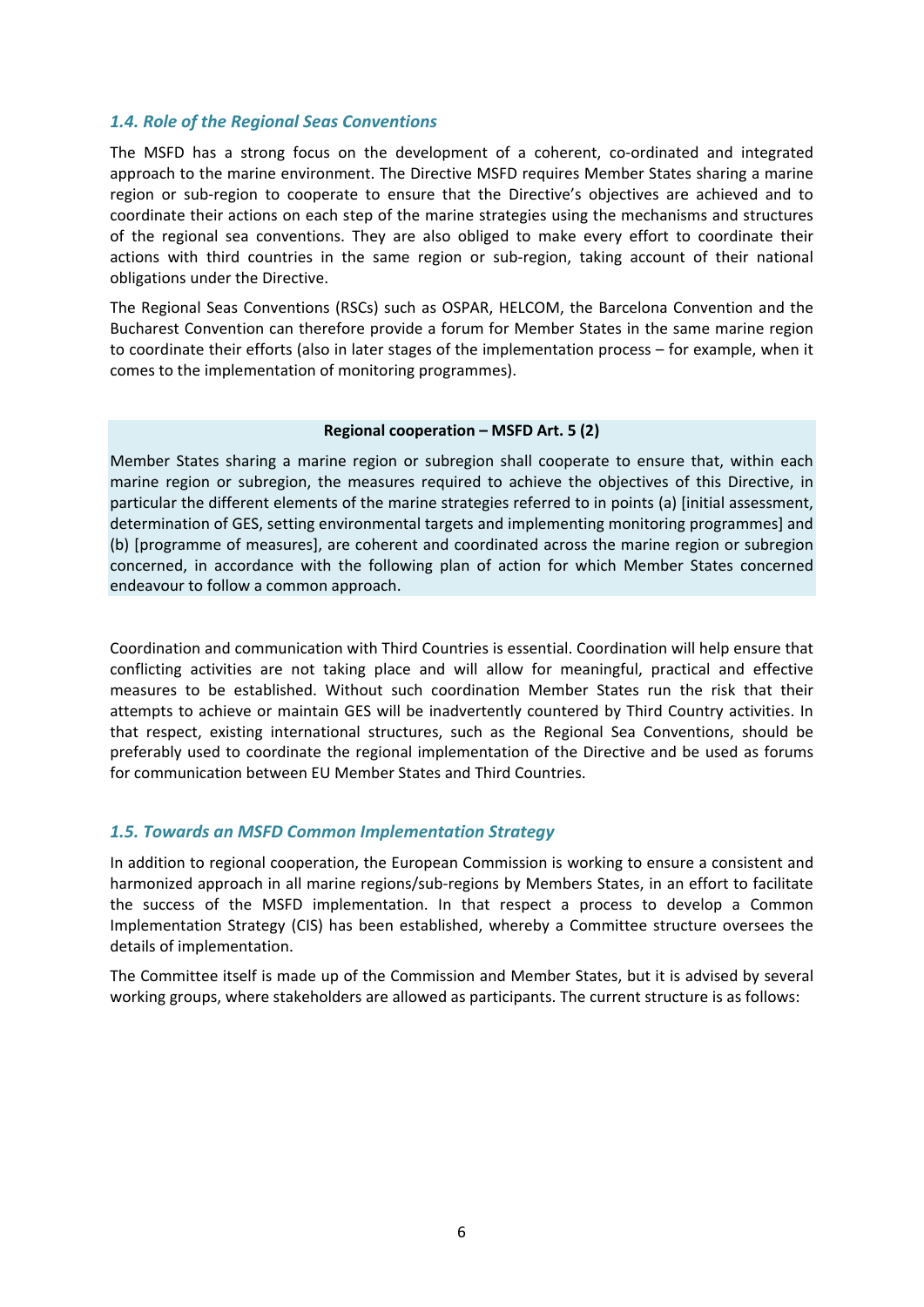

*Figure 2. Committee structure to develop a Common Implementation Strategy (CIS) for the implementation of the MSFD.*

These working groups have produced documents which can provide some useful guidance on several aspects of the implementation of the Directive. You can find them in the "Resources" section at the end of this document.

## **2. The MSFD and public participation**

#### *2.1. Why get involved?*

The implementation of the MSFD poses new challenges and opportunities for the environmental movement, at regional but also at national level. NGOs through their involvement and active participation, in the different steps of the process, can ensure the improvement and protection of the marine environment in Europe and the conservation of its resources in the next few decades.

At this step of the process, Member States must submit their draft reports on the initial assessment, the determination of GES and the environmental targets to a public consultation procedure before finalising them, as provided for in the Directive: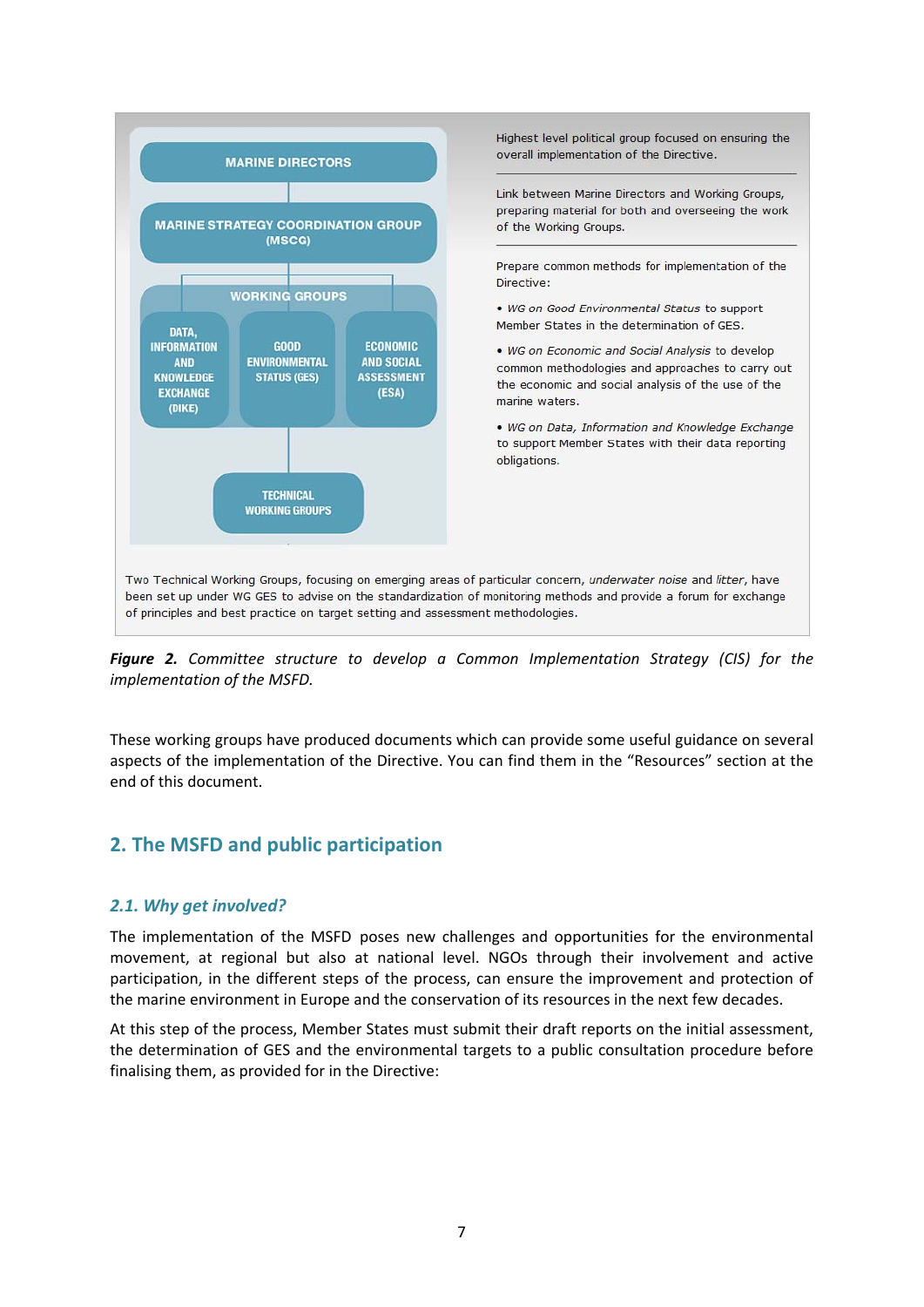#### **Public consultation and information – MSFD Art. 19**

1. In accordance with relevant existing Community legislation, Member States shall ensure that all interested parties are given early and effective opportunities to participate in the implementation of this Directive, involving, where possible, existing management bodies or structures, including Regional Sea Conventions, Scientific Advisory Bodies and Regional Advisory Councils.

2. Member States shall publish, and make available to the public for comment, summaries of the following elements of their marine strategies, or the related updates, as follows:

(a) the initial assessment and the determination of good environmental status, as provided for in Articles 8(1) and 9(1) respectively;

(b) the environmental targets established pursuant to Article 10(1);

- (c) the monitoring programmes established pursuant to Article 11(1);
- (d) the programmes of measures established pursuant to Article 13(2).

The national consultations provide NGOs with an opportunity to give input on these elements, and to voice their concerns and demands. Having a proper vision of what represents "good" environmental status and setting the right environmental targets is very important – ultimately, it will be these targets that will drive the programmes of measures. Weak targets will mean weak measures. This is one of the most fundamental tasks for NGOs to evaluate and point out.

#### *2.2. When to get involved?*

| <b>EU Member States</b> | <b>Consultation starts</b> | <b>Consultation ends</b> | Website                                                  |
|-------------------------|----------------------------|--------------------------|----------------------------------------------------------|
| <b>Belgium</b>          | April 2012                 | May 2012                 |                                                          |
| <b>Bulgaria</b>         | From April 2012            |                          |                                                          |
| <b>Cyprus</b>           | Spring 2012                |                          |                                                          |
| <b>Denmark</b>          | 1 February 2012            | 30 April 2012            |                                                          |
| <b>Estonia</b>          | 1 April 2012 ?             | 31 May 2012              | http://www.envir.ee/merestrateegia                       |
| <b>Finland</b>          | 1 April 2012               | 15 May 2012              |                                                          |
| <b>France</b>           | Before May 2012            |                          |                                                          |
| Germany                 | 14 October 2011            | 14 April 2012            | http://www.meeresschutz.info/index.php/be<br>richte.html |
| Greece                  |                            |                          |                                                          |
| <b>Ireland</b>          | End 2012?                  |                          |                                                          |
| <b>Italy</b>            | June 2012?                 |                          |                                                          |
| Latvia                  | May?                       |                          | http://www.lhei.lv/lv/jurasdirektiva.php                 |
| Lithuania               | 1 February 2012?           | 31 May 2012?             |                                                          |
| <b>Malta</b>            |                            |                          |                                                          |
| <b>Netherlands</b>      | 6 April 2012               | 18 May 2012              | http://www.centrumpp.nl/                                 |
| Poland                  | 31 May 2012                | 6 August 2012            |                                                          |
| Portugal                | <b>June 2012</b>           |                          |                                                          |
| Romania                 | First semester 2012        |                          |                                                          |
| Slovenia                |                            |                          |                                                          |
| <b>Spain</b>            | May 2012                   |                          |                                                          |
| Sweden                  | 19 March 2012              | 16 April 2012            |                                                          |
| <b>United Kingdom</b>   | 27 March 2012              | 27/30 June 2012          |                                                          |

*Table 1. Timeline for public consultations in the different EU Member States*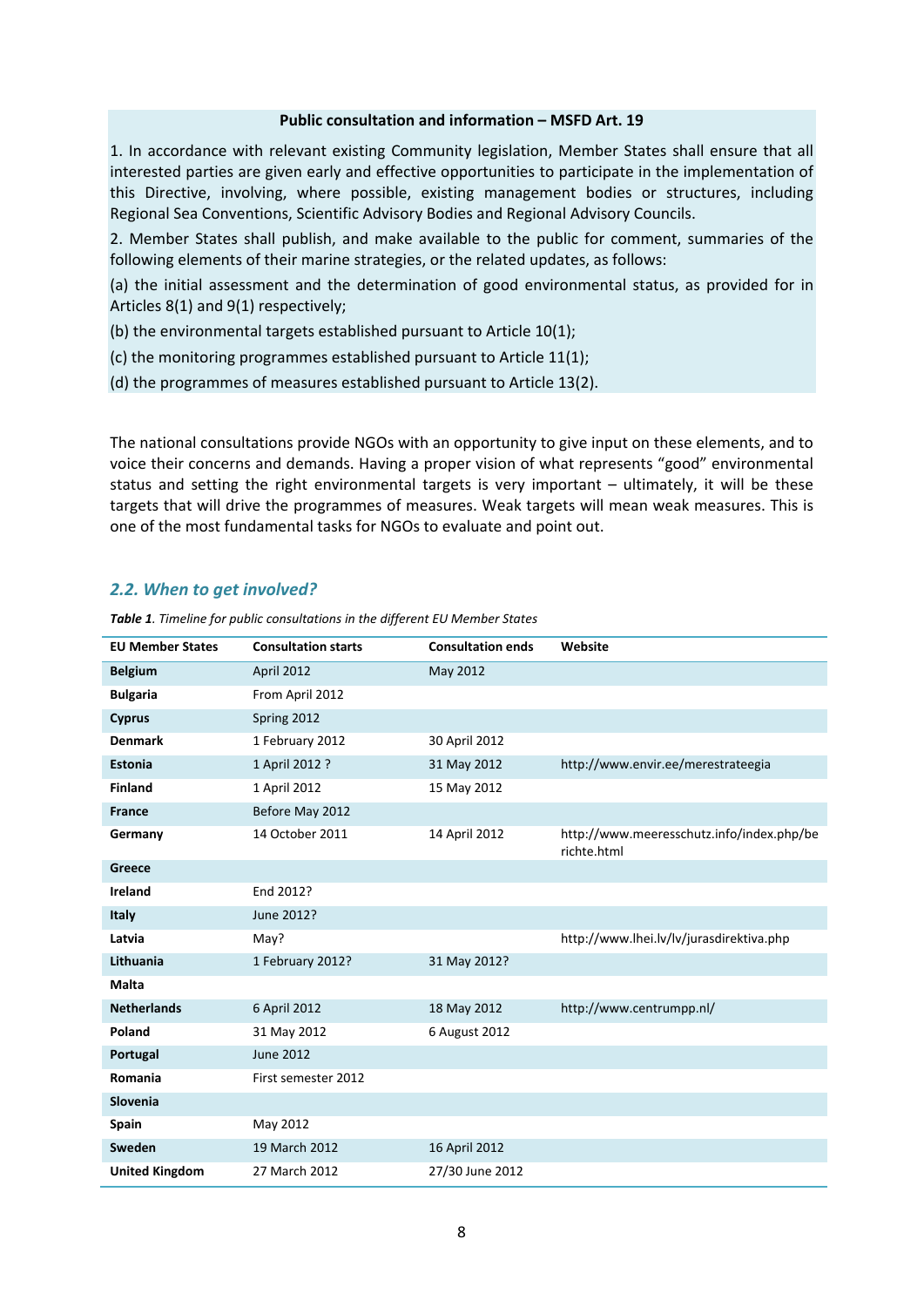#### *2.3. How to contribute? Issues of concern and recommendations*

Within the framework of the national consultations, NGOs should try to ensure that:

Initial assessments are rigorous and accurate, reflecting all the relevant aspects covered by Annex III of the MSFD, as well as the Commission's decision on criteria and methodological standards.

For example NGOs should make sure that all essential features, characteristics pressures and impacts are addressed by the initial assessments and point out any factual errors or omissions.

 The definition of GES at the national or regional level is ambitious and adequate, and does not just represent the status quo (the already impacted marine environment).

For example GES for marine litter could be defined in the following way: GES will be attained when marine litter is no longer introduced into the marine environment and where the marine environment is free of marine litter, or where levels are close to zero.

 Environmental targets are ambitious, as they will drive the elaboration of the programmes of measures to achieve GES.

For example a 50% an overarching and practical target for all marine litter in EU waters for 2020 could be to reduce the amount of marine litter by a minimum of 50% from an agreed baseline level.

#### *2.3.1. Determining GES*

The primary aim of the MSFD is not to achieve "sustainable development" or "sustainable use" of the marine environment. Rather, the primary objective is to achieve and maintain Good Environmental Status, to protect, preserve and restore the marine environment and to avoid its deterioration. In doing so, the Directive aims to ensure that the cumulative and combined pressures of human activities do not hinder the achievement of GES and the resilience of marine ecosystems to respond to anthropogenic effects, so enabling the sustainable use of marine resources now and in the future.

By phrasing the Directive in this way, there is an implicit recognition that sustainable use is dependent on a healthy functioning marine environment.

#### **Objectives – MSFD Art. 1**

1. This Directive establishes a framework within which Member States shall take the necessary measures to achieve or maintain good environmental status in the marine environment by the year 2020 at the latest.

2. For that purpose, marine strategies shall be developed and implemented in order to:

(a) protect and preserve the marine environment, prevent its deterioration or, where practicable, restore marine ecosystems in areas where they have been adversely affected;

(b) prevent and reduce inputs in the marine environment, with a view to phasing out pollution as defined in Article 3(8), so as to ensure that there are no significant impacts on or risks to marine biodiversity, marine ecosystems, human health or legitimate uses of the sea.

3. Marine strategies shall apply an ecosystem-based approach to the management of human activities, ensuring that the collective pressure of such activities is kept within levels compatible with the achievement of good environmental status and that the capacity of marine ecosystems to respond to human‐induced changes is not compromised, while enabling the sustainable use of marine goods and services by present and future generations.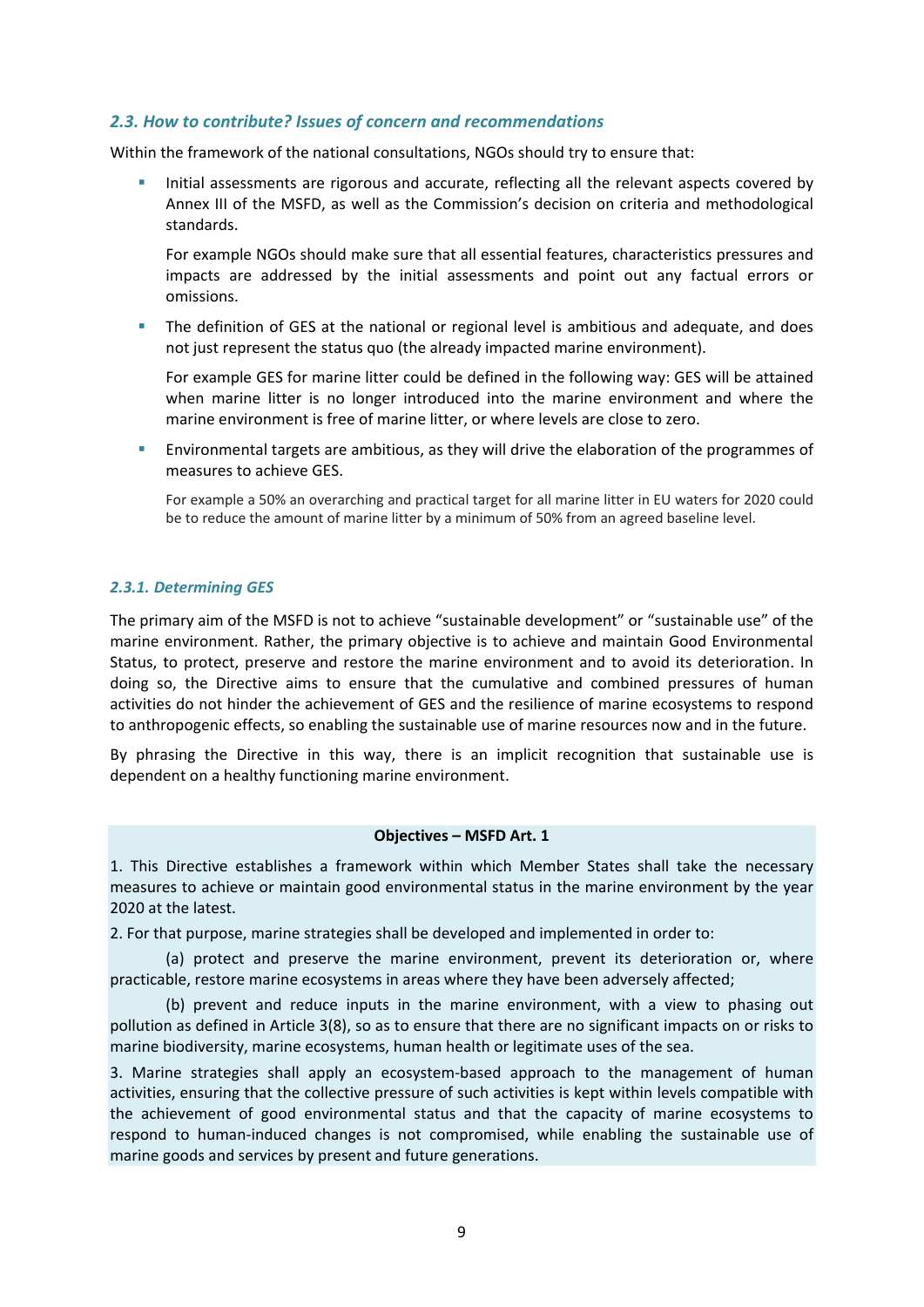4. This Directive shall contribute to coherence between, and aim to ensure the integration of environmental concerns into, the different policies, agreements and legislative measures which have an impact on the marine environment.

While we recognise that the aim of the MSFD is not to achieve a completely pristine marine environment, the determination of GES should not preclude the option to retain in or restore to a pristine condition certain elements of the ecosystem or rare or fragile habitats.

GES should not be set at the status quo. The MSFD was developed in response to an agreed view that the marine environment has suffered damage and that human induced pressures are increasing. Consequently the GES descriptors, indicators and targets must be set at ambitious levels, and not just at levels that are easily achievable within the given timeframe.

For example when it comes to fisheries an ambitious target would be to rebuild the biomass of fish stocks to above  $B_{MSV}$  within a chosen timeframe, as a necessary precondition to reaching MSY.<sup>1</sup>

A key issue is if GES under the MSFD is defined and approached in a coherent way with Good Ecological Status, as provided for in the Water Framework Directive (WFD).

#### *2.3.2. Setting environmental targets and associated indicators*

1

It is important to ensure that the targets are at least as 'ambitious' as existing commitments (for example, in the context of RSCs or other Directives, such as the Water Framework Directive, and the Birds and Habitats Directives). These already decided targets must form the minimum standards also for the MSFD implementation and NGOs must underline this.

However, it is also important to secure value‐added for the MSFD: the marine strategies should not be a simple compilation of all the targets that exist under other legislation. The MSFD poses an opportunity to really extend environmental protection to the whole sea basin (and not just to protected areas or species) and to apply measures to all human activities having an impact on the marine environment. This is an opportunity not to be missed.

When it comes to the specific targets and indicators, it is necessary to assess whether they are strong enough or detailed enough to ensure that the status of that component of the marine environment is either maintained at a high conservation status or is moving in the right direction. For example, would we consider GES achieved if 25% of a species was below the target set?

The issue of geographical scale and also of time‐scales and metrics for indicators is important. Too large an area may mask local impacts and their causes (pressures). In contrast, too small an area may not be feasible for monitoring and assessment purposes or prove insufficient to cover the spatial distribution of biodiversity components or pressures and thus to evaluate wider effects of individual of cumulative local impacts. Specific focus should be given to time‐scales required for management and metrics related to indicators, in order for them to provide suitable sensitivity and robustness to variation in natural processes. If an indicator is too aggregated, changes in an environmental component (positive or negative) may be masked.

 $^{\rm 1}$  The maximum sustainable yield (MSY) for a given fish stock means the highest possible annual catch that can be sustained over time, by keeping the stock at the level producing maximum growth. The MSY refers to a hypothetical equilibrium state between the exploited population and the fishing activity. MSY is supported by a stable population size known as  $B_{MST}$  (= "biomass MSY"). Consequently, "reaching MSY" means rebuilding fish populations to the B<sub>MSY</sub> level, in order to be able to *support the level of annual catches known as MSY.*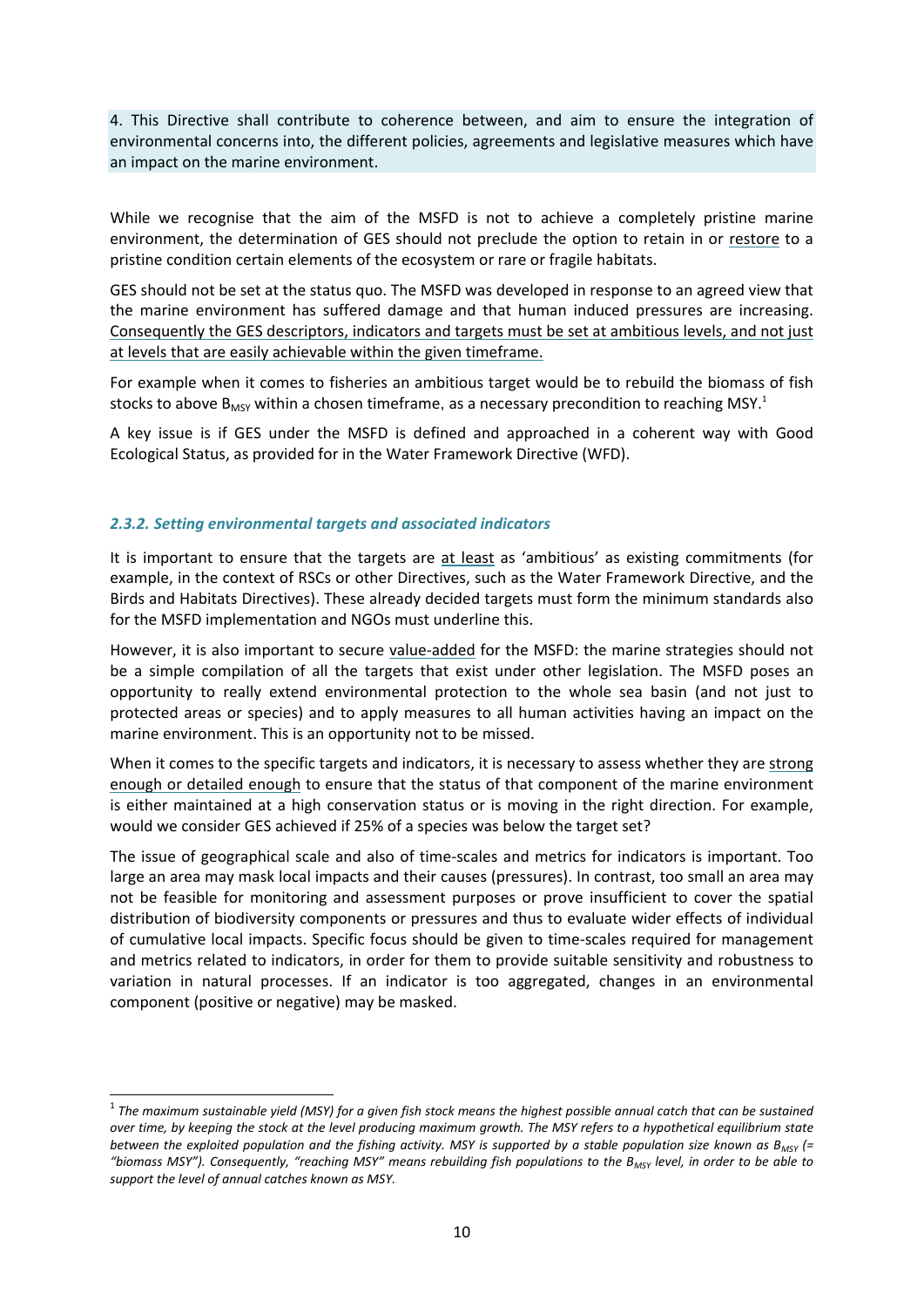#### *Baselines and trends*

In order to set environmental targets, Member States first need to identify baselines against which to measure their progress. Baselines provide an important standard against which to set the targets.

It is important that baselines are set correctly, so as to avoid the "shifting baselines syndrome", whereby each generation at the beginning of their career redefines what it is they understand to be a "healthy" marine environment, which may represent significant changes from the original state of the system or even an already significantly impacted scenario.

There are several possible methods for setting baselines, and several associated methods for setting environmental targets. These are summarised below – for more information on baseline and target setting, please see Annex I.

#### **Baseline and target setting methods (according to the Draft OSPAR Advice Manual on Biodiversity)**

Approaches to setting **baselines** are:

Method A (reference state/negligible impacts) - Baselines can be set as a state in which the anthropogenic influences on species and habitats are considered to be negligible;

Method B (past state) ‐ Baselines can be set as a state in the past, based on a time‐series data set for a specific species or habitat, selecting the period in the dataset which is considered to reflect least impacted conditions;

Method C (current state) - The date of introduction of an environmental directive or policy can be used as the baseline state. As this may represent an already deteriorated state of biodiversity, the associated target should include an expression of no further deterioration from this state.

#### Approaches to **target‐setting** are:

Method 1. Directional or trend‐based targets:

i. direction and rate of change

ii. direction of change only

Method 2. Targets set at a baseline

Method 3. Target set as a deviation from a baseline

Several Member States are considering using trends when setting their environmental targets. Most Member States advocate this option in instances when scientific knowledge or understanding of a certain descriptor is considered to be limited. For example, when it comes to marine litter most Member States are likely to set a target of "reduction over time", rather than setting a quantifiable, time‐bound target, such as "40% less litter on beaches by 2020".

Other Member States, however, are only planning to use trends for each and every descriptor.

Trends provide an easy solution to a perceived lack of information, but they are insufficient to guide significant improvements in environmental quality. The use of trends should be seen as an interim option until the evidence base supports the establishment for more quantitative environmental targets and NGOs should urge the Member States to avoid such an approach and fulfil the ambitions of this Directive.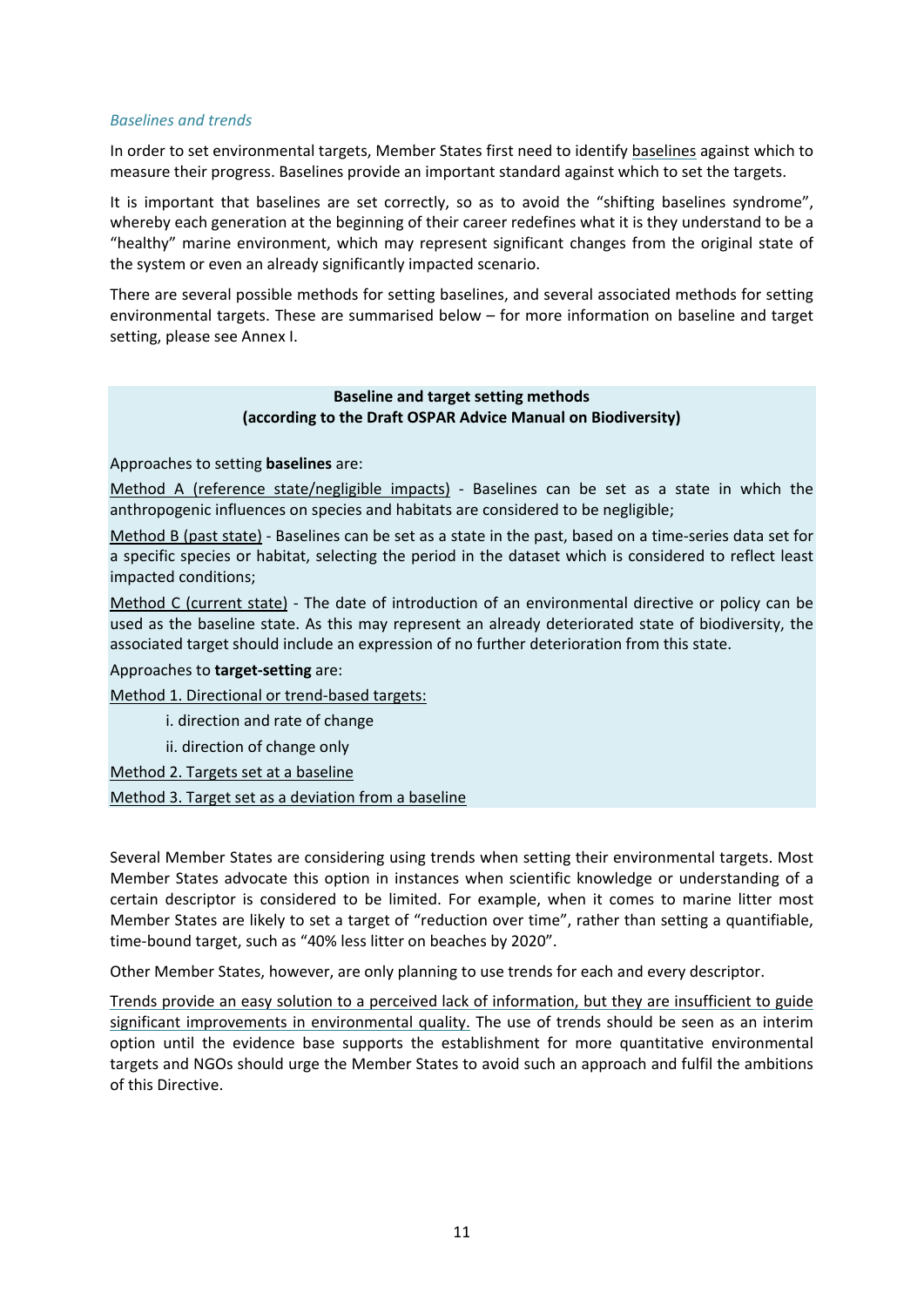#### *2.3.3. Applying the ecosystem‐based approach and the precautionary principle*

The Marine Strategy Framework Directive defines the ecosystem-based approach, in its Art. 1.3, in the following way:

#### **Ecosystem‐based Approach – MSFD Art. 1 (3)**

Marine strategies shall apply an ecosystem-based approach to the management of human activities, ensuring that the collective pressure of such activities is kept within levels compatible with the achievement of good environmental status and that the capacity of marine ecosystems to respond to human-induced changes is not compromised, while enabling the sustainable use of marine goods and services by present and future generations.

It is important that conduct and management of human activities (including fisheries, dredging etc.) will be carried out in a way that supports the objectives of the MSFD, as well as the Birds and Habitats Directives. The application of the precautionary principle is a central part of this ecosystem approach.

#### **The precautionary principle – Earth Summit (1992)**

Principle #15 of the Rio Declaration notes:

In order to protect the environment, the precautionary approach shall be widely applied by States according to their capabilities. Where there are threats of serious or irreversible damage, lack of full scientific certainty shall not be used as a reason for postponing cost-effective measures to prevent environmental degradation.

The challenge for EU Members States is to investigate and quantitatively evaluate, specify and propose options and undertake actions for a gradual transition from the current fragmented management of these activities (e.g. fish stock based regime for fisheries management) to a mature integrated management, including strategies for the implementation of the ecosystem approach at regional level, reconciling short-term economic objectives with long-term ecosystem sustainability objectives.

In that respect, Member States should try to develop a set of fully costed ecosystem management options that will deliver the objectives of the Marine Strategy Framework Directive, the Habitats Directive, the European Commission Blue Book and the Guidelines for the Integrated Approach to Maritime Policy. The key objective is to produce scientifically‐based operational procedures that allow for a step by step transition from the current fragmented system to fully integrated management.

#### *2.3.4. Applying an integrated and coherent approach*

The national Marine Strategies to be developed and implemented should also contribute to the overall coherence and integration of existing EU policies and legislation, such as the Water Framework Directive, the Habitats Directive, the Convention for Biological Diversity, Maritime Spatial Planning, the Community Guidelines on Integrated Coastal Zone Management (ICZM), the Common Agricultural Policy (CAP), The common Fisheries Policy (CFP), the ICZM Protocol of the Barcelona Convention, and other ongoing work of the Regional Seas Conventions.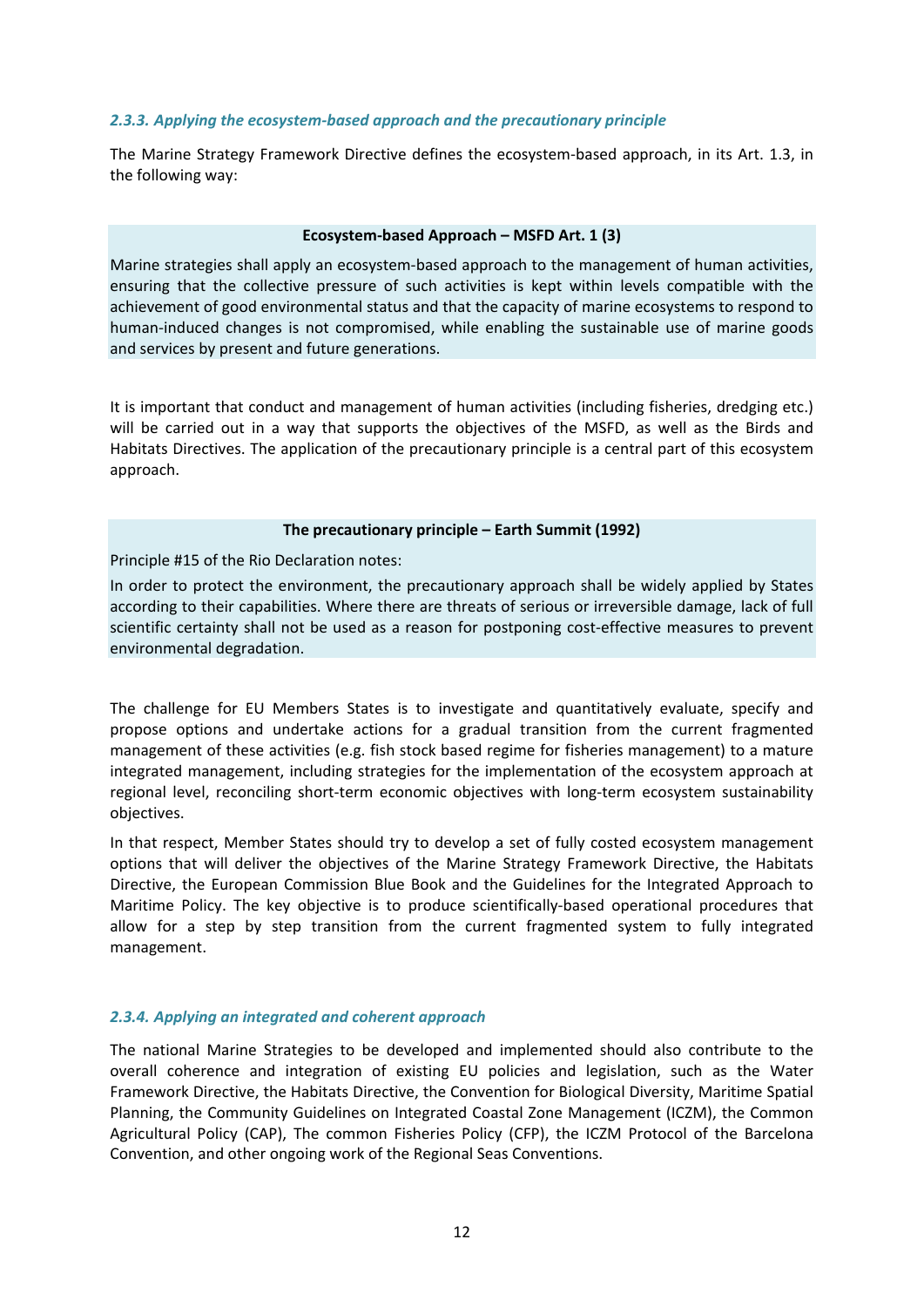In addition, the implementation of the MSFD should provide the guiding lines for future policy developments. MSFD provisions must be kept in mind and complied with when devising policies in the fields of fisheries, maritime transport, coastal development, etc.

#### *2.3.5. Ensuring a consideration of socio‐economic aspects*

No "development" can result from the destruction of the marine environment. Protecting the marine environment must form the basis for economic growth, and it must be recognised that some economic activities (among which fisheries is the paradigmatic, but not sole, example) cannot even exist without a healthy environment and balanced ecosystems. Therefore, social and economic uses should be taken into account in determining GES.

#### *2.3.6. Establishing coordinated monitoring programmes in 2014*

Many monitoring programmes are fragmentary and do not meet the MSFD requirements. By 2014, Member States shall have established fit-for-purpose monitoring programmes and developed (by 2015) and implemented (by 2016) programmes of measures designed to achieve or maintain GES by 2020.

In case, Member States bring up arguments like arguments like "we do not have data" or "we can't do this because of other directives", they should be urged to make it clear where gaps exist in order that the limitations are defined and also to indicate what is needed to eliminate such gaps. NGOs should point out that existing monitoring tools could be appropriately adapted to meet the MSFD purposes and that new ones should be adopted in order to reach the objectives of the Directive.

## **3. Useful resources**

Herewith, a set of useful resources are listed. However, it should be noted that these documents don't necessarily or always reflect the views of the undersigned NGOs.

Commission Decision on Criteria and Methodological Standards: a legally binding document detailing which criteria the Member States need to consider when setting their targets for each of the descriptors. If a Member States does not use some of the criteria, they have to provide a reasonable justification to the Commission.

Commission Staff Working Paper: this document provides information on the Commission's interpretation of the relationship between the initial assessment of marine waters and the criteria for Good Environmental Status

Draft Common Understanding of (Initial) Assessment, Determination of Good Environmental Status (GES) & Establishment of Environmental Targets (Articles 8, 9 & 10 MSFD): this document was prepared by WG GES and aims at providing a common interpretation of the provisions of the Directive regarding the July 2012 deliverables. It is a rather good guidance document, and although it is not legally binding it would be good if Member States would follow it, at least a minimum standard.

Guidance document on economic and social analysis for the initial assessment: this guidance document was prepared by WG ESA and contains information on the different approaches that can be used to calculate the economic value of marine waters and the cost of their degradation.

Guidance document on marine litter: this document was prepared by the Technical Sub‐group on Marine Litter and contains a lot of useful information on the available knowledge of the issue, monitoring possibilities and how to develop targets and indicators for this descriptor.

Final report of the Technical Sub-group on noise and other forms of energy: this document details all the knowledge gaps and future monitoring and research needs on the issue.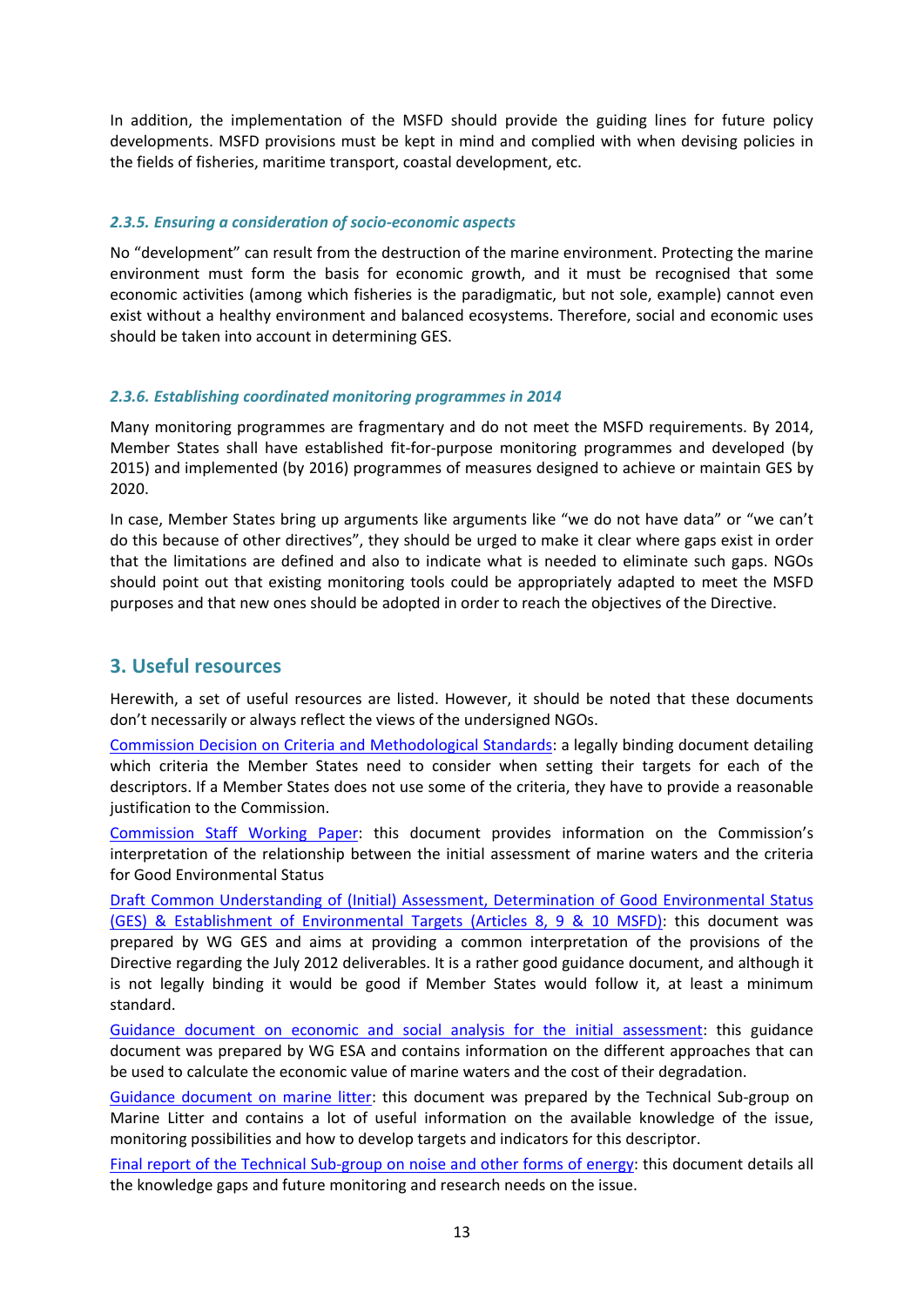## **Annex I‐ Baseline setting methods and target‐setting approaches**<sup>2</sup>

## *a) Baselines*

**Method A ‐ Baseline as a state at which the anthropogenic influences are considered to be negligible**



*Figure 1. Baseline method A – as a state at which anthropogenic influences are negligible (reference state).*

A state when anthropogenic influences are considered to be negligible can be identified in 3 different ways:

- **Existing reference state: using current information on species and habitats from areas where** human pressure is considered negligible or non‐existent (for example, in some marine protected areas).
- Historical reference state: using historical information to ascertain what a habitat/community or species population may have been like at a time when impacts from human activities were negligible.
- **•** Modelling of reference state: using models to determine a reference state (models depend on historic as well as current information to develop a theoretical state of unimpacted ecosystems under present climatic conditions).

1

<sup>&</sup>lt;sup>2</sup> Adapted from the draft OSPAR Advice Manual on Biodiversity.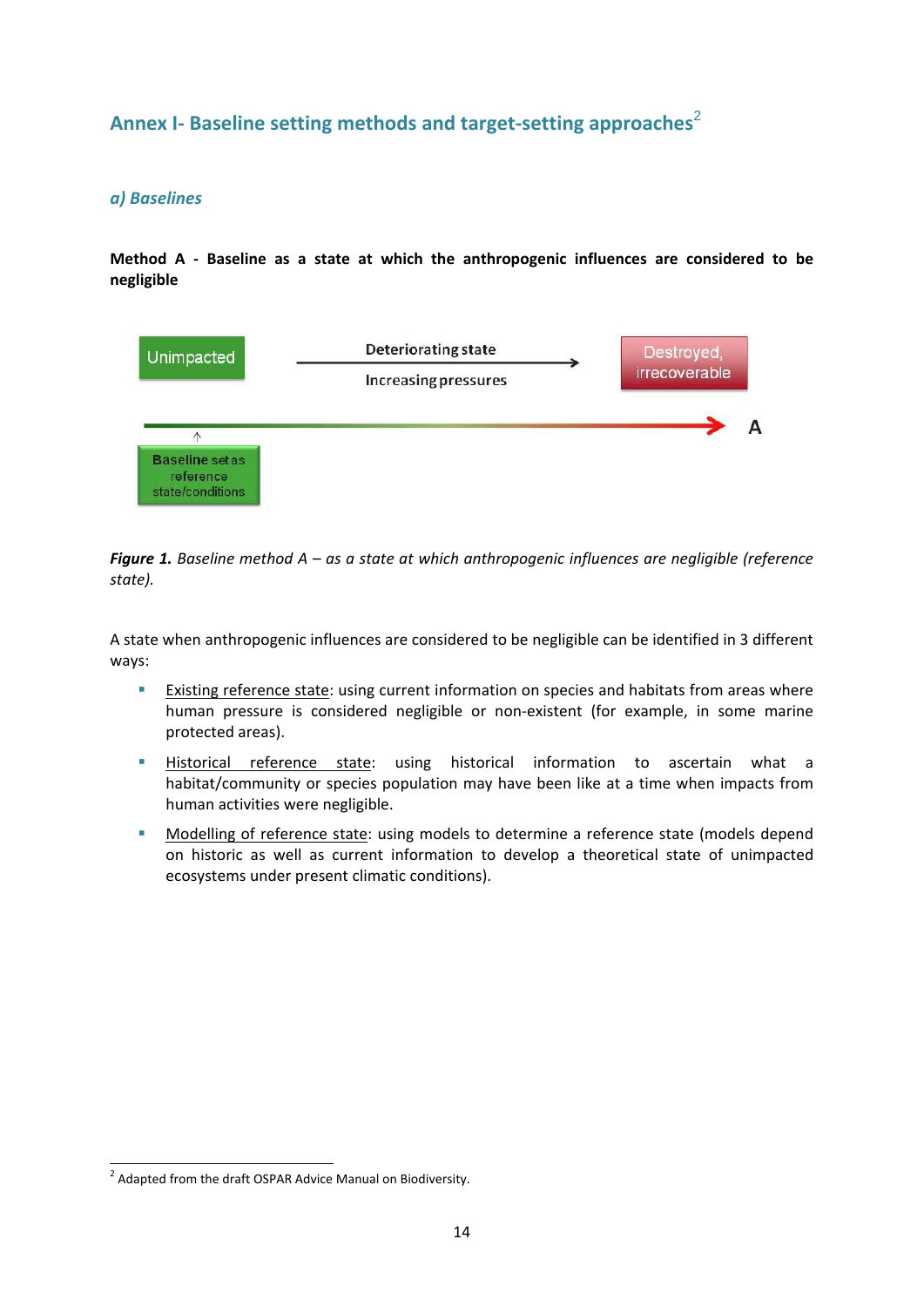#### **Method B ‐ Baseline set in the past**



*Figure 2. Baseline method B – as a state set in the past (often when monitoring first started).*

The second method is to set a baseline as a past state (Figure 2), based on a time‐series data set for a specific species or habitat. Expert judgement is needed to select the period in the dataset which is considered to reflect least impacted conditions; this may be the date of the first data point in a time series, provided this is considered the least impacted state of the time series. It is important to note that this first data point is not intended to represent an unimpacted/reference state, but simply when research or data recording on a particular species population or habitat began.

It is a robust approach in the sense that it is based on a time series of scientific data which should indicate how the state of a feature has changed over time; however, it can be limited by the quality and quantity of the data (for example, if the time series is rather short). It is straightforward and comprehensible, but resultant targets run the risk of being based on an already significantly impacted scenario. This is sometimes referred to as the 'shifting baselines syndrome'3, where each generation at the beginning of their career redefines what it is they understand to be a 'healthy' marine environment, which may represent significant changes from the original state of the system.



#### **Method C ‐ Current baseline**

-

*Figure 3. Baseline method C – as current state e.g. at inception of a policy or first assessment.*

<sup>&</sup>lt;sup>3</sup> As described by Pauly, D (1995) "Anecdotes and the shifting baseline syndrome of fisheries." Trends in Ecology and Evolution, 10(10):430.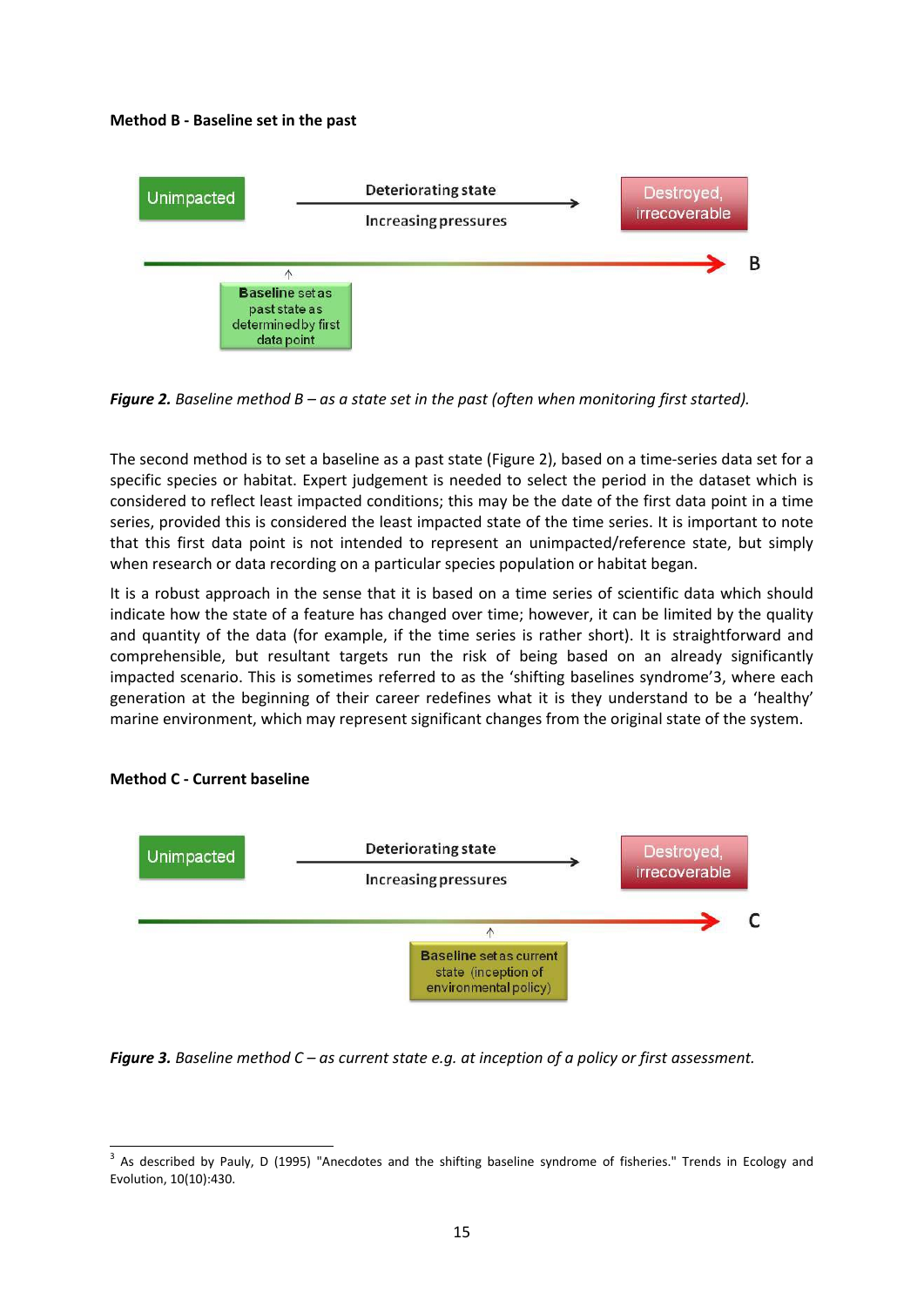Finally, baselines can be set as the date of inception of a particular environmental policy or the first assessment of state (Figure 3). This approach was used in the context of the Habitats Directive, where the date when the Directive came into force was used by many European countries as the baseline for favourable reference values. This type of baseline is typically used with the objective of preventing any further deterioration from the current state; there can additionally be a target to improve the state from such a baseline (towards a reference state).

This approach could be appropriate where it is determined that GES has already been achieved and hence only requires "maintenance" under the MSFD. However, it is not considered appropriate where deterioration or degradation has already occurred. In addition, there is a significant risk of succumbing to 'shifting baseline syndrome' as described above. This method is generally more appropriate for use in setting baselines for pressures.

## *b) Targets*

Once an appropriate baseline has been established, environmental targets (for state, impacts and pressures) can then be generated in line with the methodologies outlined below.

Several different 'target‐setting options' exist:

- Method 1. Directional or trend‐based targets
	- direction and rate of change
	- direction of change only
- **Method 2. Targets set as the baseline**
- Method 3. Target set as a deviation from the baseline

#### **Method 1: Directional or trend‐based targets**



*Figure 4. Target setting method 1 – directional or trend‐based (here illustrated as an improvement compared with current state).*

Directional or trend‐based targets represent an improvement towards a more desirable state (e.g. a larger population of a particular species, or good condition of a habitat type over an increasing area) (Figure 4). They can be articulated simply as a direction of change, or as both direction and rate of change of an environmental parameter. This approach is relatively practical and straightforward, but it does not allow for a clear assessment of whether GES has been achieved, as a slight trend might be seen as "meeting the target", but it might still be very far off from GES. This can be overcome by